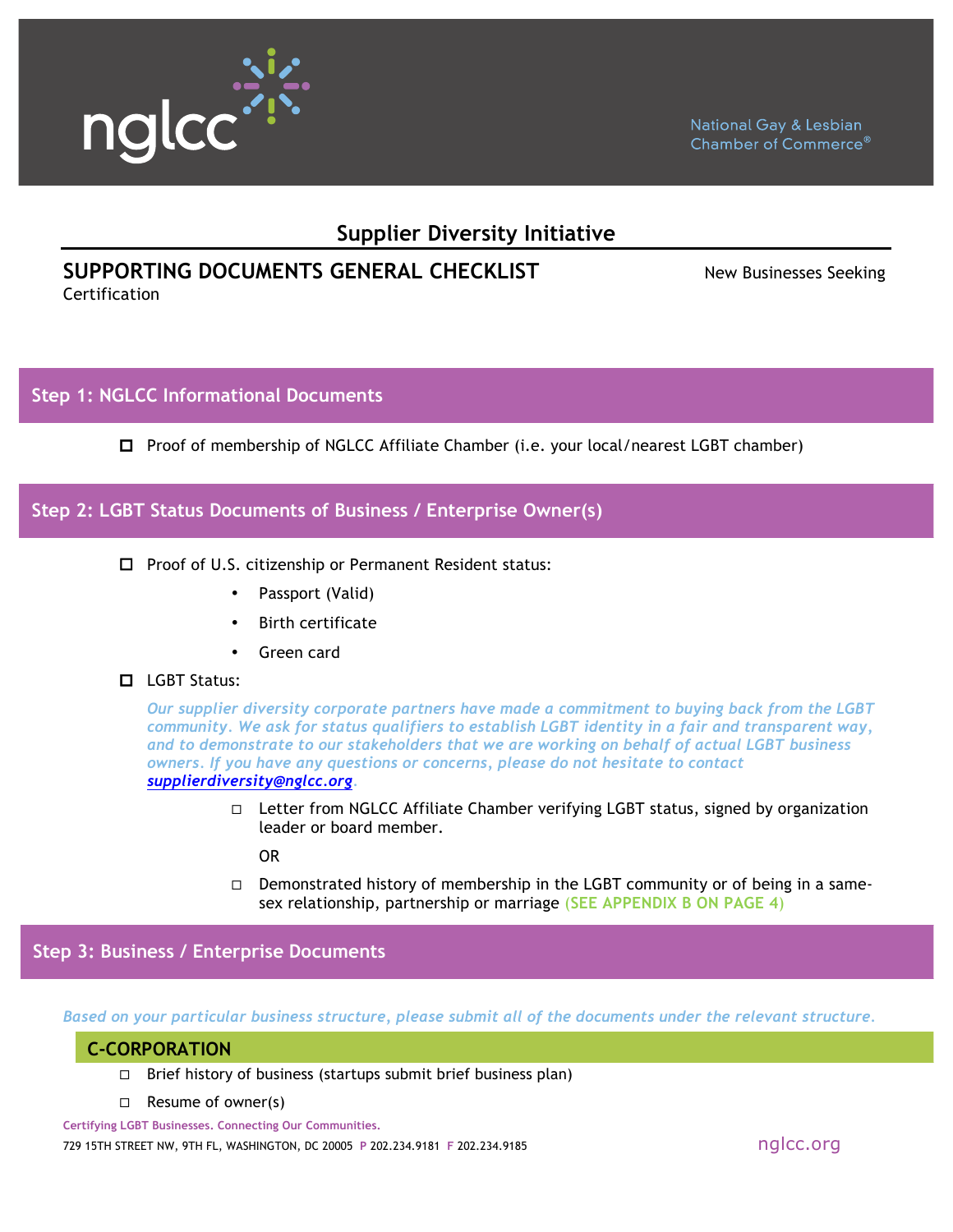- □ Form 1120 Schedule G
- $\Box$  Certificate of incorporation
- $\Box$  Articles of Incorporation
- $\Box$  Minutes of first board meeting establishing current ownership (proprietary information may be redacted)
- $\Box$  Minutes from most recent meeting of shareholders (proprietary information may be redacted)
- $\Box$  Minutes from most recent meeting of the Board (proprietary information may be redacted)
- □ Corporate bylaws
- $\Box$  Copies of stock certificates (both sides) or proof of stock purchase or equity agreement by LGBT owner(s) and/or currents stock transfer ledger

#### **S-CORPORATION**

- $\Box$  Brief history of business (startups submit brief business plan)
- $\Box$  Resume of owner(s)
- □ Form 1120s Schedule K
- $\Box$  Certificate of incorporation
- $\Box$  Articles of Incorporation
- $\Box$  Minutes of first board meeting establishing current ownership (proprietary information may be redacted)
- $\Box$  Minutes from most recent meeting of shareholders (proprietary information may be redacted)
- $\Box$  Minutes from most recent meeting of the Board (proprietary information may be redacted)
- □ Corporate bylaws
- $\Box$  Copies of stock certificates (both sides) or proof of stock purchase or equity agreement by LGBT owner(s) and/or currents stock transfer ledger

#### " **LLC: LLC Single Member**

- $\Box$  Brief history of business (startups submit brief business plan)
- $\Box$  Resume of LGBT owner(s)
- $\Box$  Articles of organization
- $\Box$  Certificate of organization (for businesses in states which issue certificates)
- $\Box$  LLC regulations/operating agreement
- " Form 1065 Schedule C, Form 1120 Schedule G, *OR* 1120s Schedule K-1

#### **LLC Multi-Member**

- $\Box$  Brief history of business (startups submit brief business plan)
- $\Box$  Resume of LGBT owner(s)
- $\Box$  Articles of organization
- $\Box$  Certificate of organization (for businesses in states which issue certificates)
- $\Box$  LLC regulations/operating agreement
- " Form 1065 K-1s (for each owner), Form 1120 Schedule G, *OR* Form 1065 Schedule K-1 (for each owner)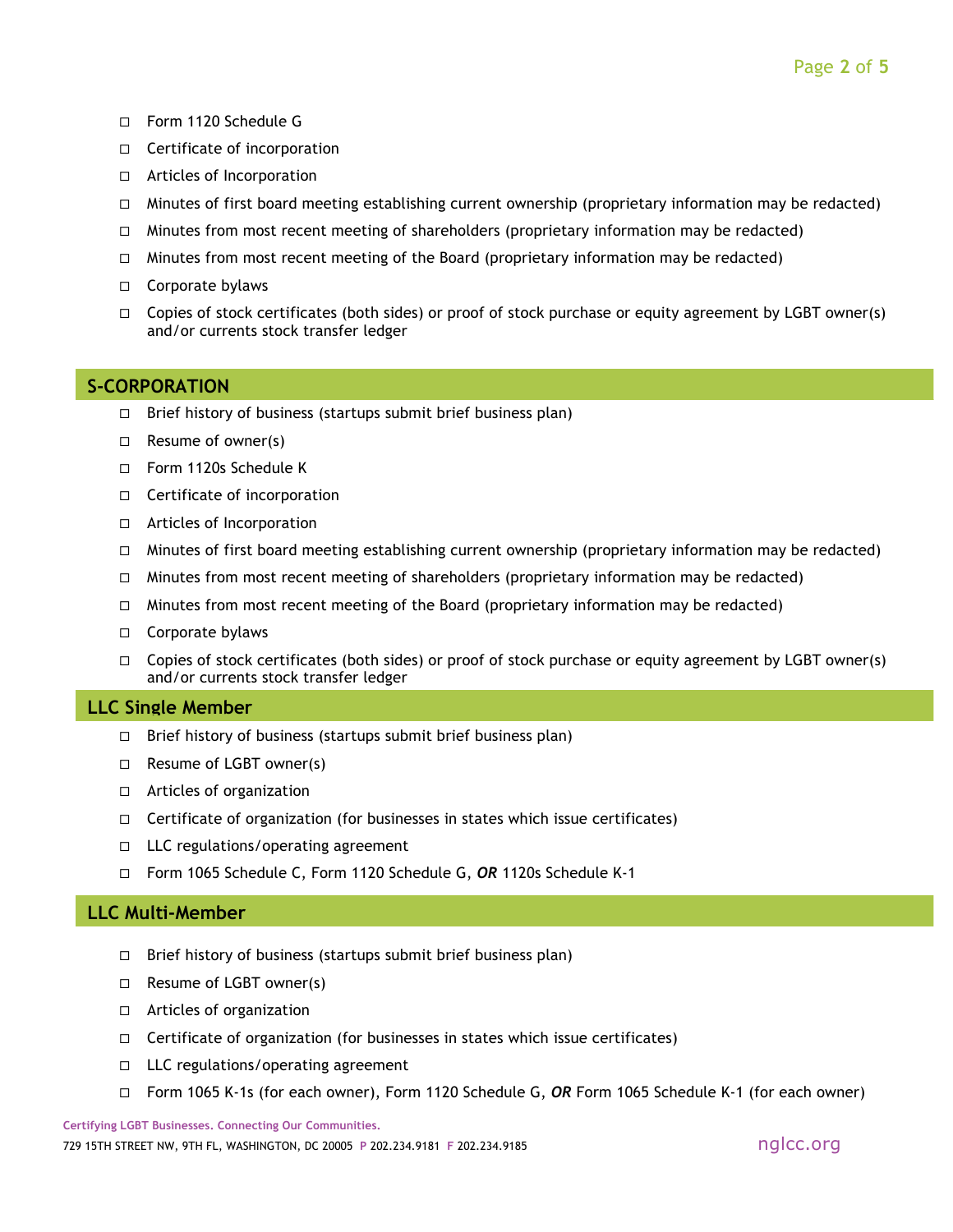### " **PARTNERSHIP: PARTNERSHIP**

- $\Box$  Brief history of business (startups submit brief business plan)
- $\Box$  Resume of LGBT owner(s)
- □ Partnership agreements
- $\Box$  Proof of capital investment by LGBT partners
- $\Box$  Limited partnership agreements
- $\Box$  Profit sharing agreements
- " Form 1065 K-1s (for each owner), Form 1120 Schedule G, *OR* Form 1065 Schedule K-1 (for each owner)

### " **SOLE PROPRIETOR: SOLE PROPRIETOR**

- $\Box$  Brief history of business (startups submit brief business plan)
- □ Resume of LGBT owner
- Form 1040 Schedule C
- $\Box$  Applicable operating business license and/or permits
- $\Box$  Assumed name documents (if applicable)

**APPENDIX A.** *The following are documents that you may submit to enhance the application in the event that one or more of the above documents cannot be provided. Please be advised that the National Certification Committee reserves the right to request the below documents following initial review if LGBT ownership is not adequately established:*

- □ Applicable operating business license and/or permits
- $\Box$  Previous year financial statement (profit & loss statement and balance sheet; startups provide opening balance sheet)
- $\Box$  Signed and complete previous year federal tax return form where business income is reported
- $\Box$  List of employees, including name, full/part time status, and length of service
- □ Most recent itemized payroll
- □ Contract or work history for the past three years (include contact name, and type of work performed or type of contract received)
- □ Third party agreements such as:

**Certifying LGBT Businesses. Connecting Our Communities.** 729 15TH STREET NW, 9TH FL, WASHINGTON, DC 20005 **<sup>P</sup>** 202.234.9181 **<sup>F</sup>** 202.234.9185 nglcc.org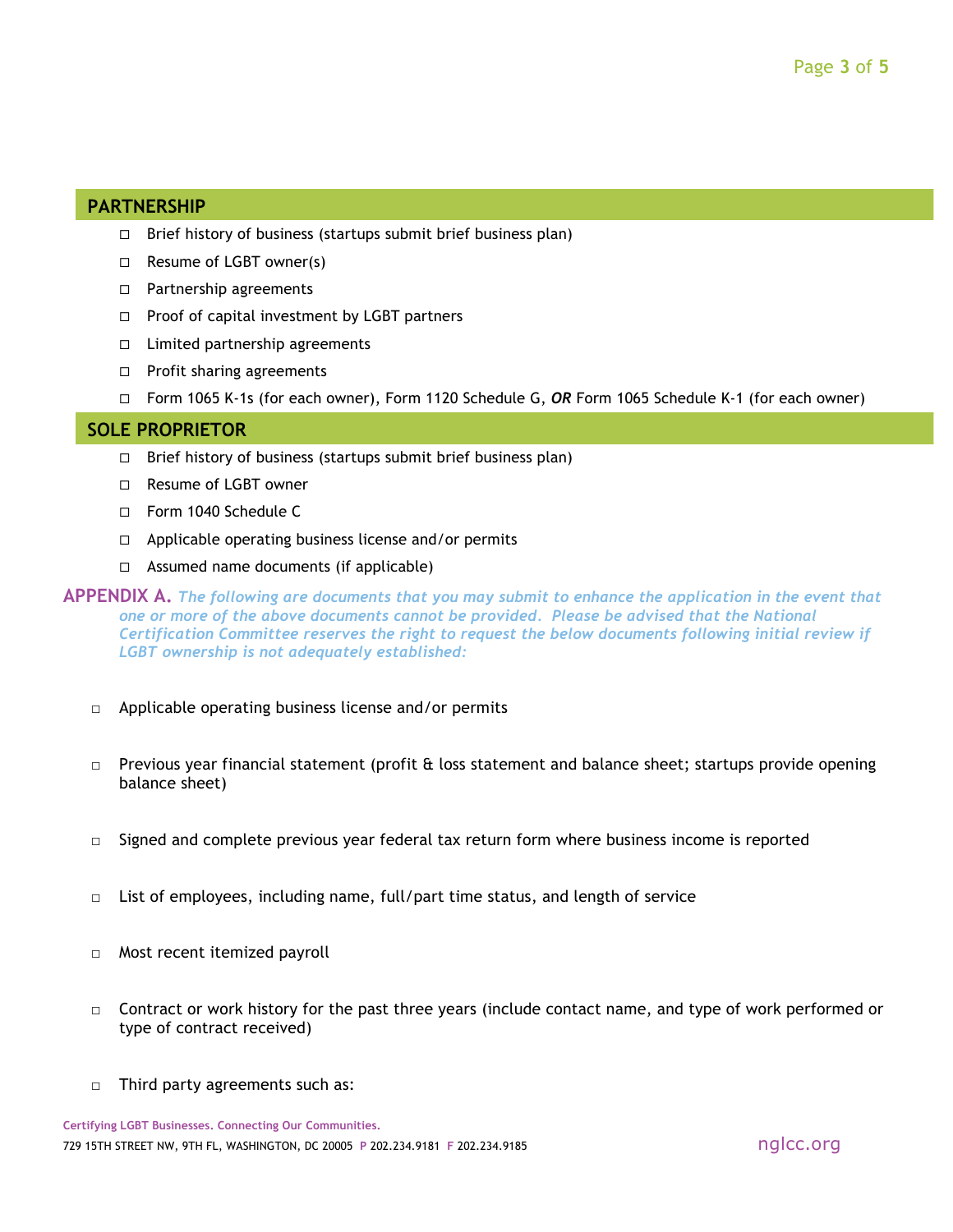- o Management agreements
- o Real estate lease agreements
- o Service agreements
- o Affiliate/subsidiary agreements
- $\Box$  Equipment rental and purchase agreements
	- o Proof of bonding capacity
	- $\circ$  Certificate from the secretary certifying the names of all current members of the board of directors
- $\Box$  Voting agreements and other equity interests including stock options, warrants, buy/sell agreements, and right of first refusal
	- $\circ$  Proof of authority to do business in all states where authority has been granted
- $\Box$  Schedule of advances made to corporation for the preceding three years

### **APPENDIX B. LGBT status qualifiers:**

- I: One required
	- $\Box$  Certified copy of domestic partnership registration, civil union certification, or marriage certification
	- □ Proof of domestic partnership health insurance utilization
	- □ Proof of joint property ownership
	- $\Box$  Evidence of completed or attempted parenting and family building efforts made by LGBT applicant and same sex partner:
		- o **Second parent adoption**: Petition for second parent adoption, adoption records, and/or staterequired documents for adoption
		- o **In-vitro fertilization procedure**: Proof of procedure from medical facility, letter from doctor that performed procedure, and/or medical records/insurance records citing the procedure
		- o **Surrogate mother arrangements**: Proof of surrogacy in the form of a surrogacy contract, proof of payment, medical records, and/or letter from surrogate mother and doctor
	- □ Documentation of petition for hospital visitation rights

#### **II: If LGBT status remains unclear, the NGLCC may require multiple types of the documents listed below to establish LGBT identity:**

- □ Apartment lease, automobile title, financing agreement, or utility bills with name of applicant and partner listed
- $\Box$  Major loans or lines of credit with name of applicant and partner listed